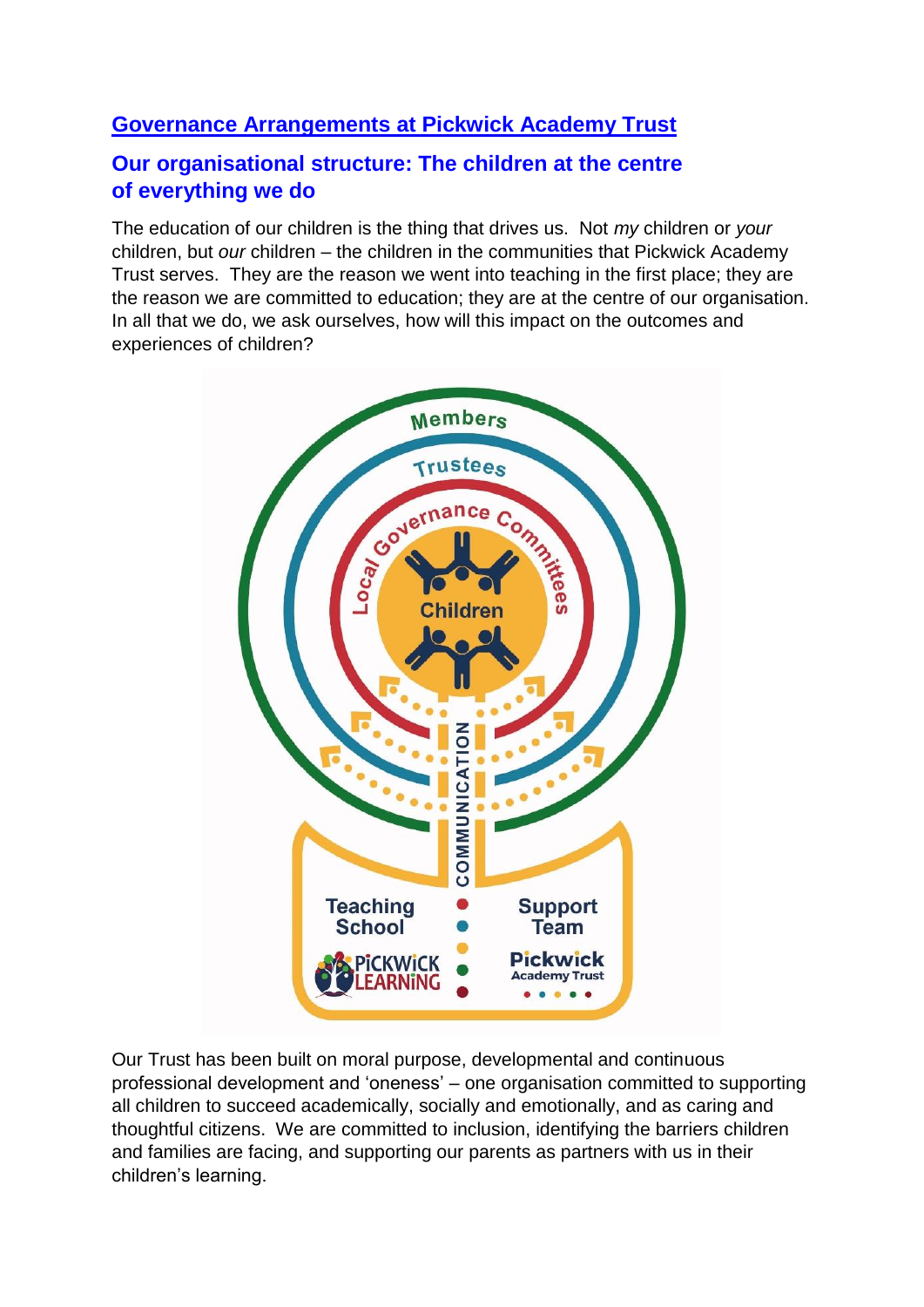## **Our organisational structure: Governance and the central team**

### **Governance**

A traditional Local Authority maintained school Governing Body is the statutory accountable Governing Board of its school, but in a Multi-Academy Trust (MAT), the Trust Board is the statutory Governing Board of all its academies. The Trust Board is overseen by a group of 'Members' who hold the Trust Board to account. Each school has a Local Governance Committee (LGC) which has delegated responsibilities defined by the Trust's Scheme of Delegation.

Each layer of governance within Pickwick Academy Trust works together to ensure schools have the resources they need to thrive, and provides support and challenge for school leaders.



### The central team

The central team is led by a Chief Executive Officer who is accountable for the performance of all the schools in the Trust. Executive Headteachers provide support and challenge to all the Headteachers/Heads of School, and the Finance and Business Directors oversee the work of HR, Health & Safety and Premises, and each school's business/finance managers. The central team also employs a Professional Development Director who leads on CPD and external development across the Trust.

The central team are held to account by the Trust Board and work closely with school leaders, Chairs of Governors and Local Governance Committees.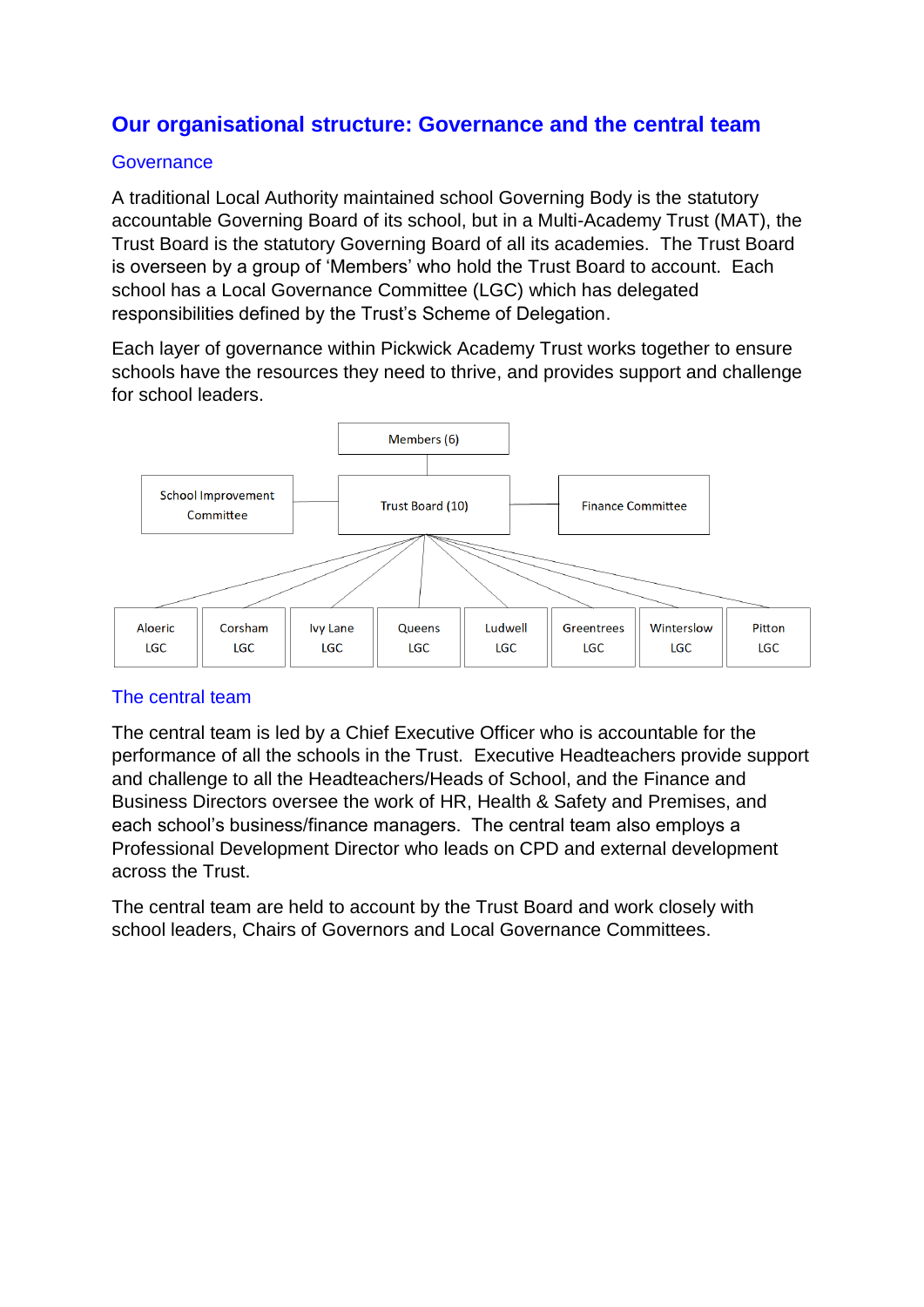

## **Governance: Members, Trustees & Local Governance Committees**

Pickwick Academy Trust's 'Articles of Association' set out the legal requirements in respect of Members and Trustees and some aspects of governance, and should be read in conjunction with our 'Constitution' and 'Scheme of Delegation'. The Constitution describes the governance structure for our Trust which is outlined below.

Our Scheme of Delegation sets out the agreed delegations for the Trust Committees and Local Governance Committees. The Scheme of Delegation includes useful appendices which summarise the key delegated responsibilities for decisions and policies. Whilst powers and duties can be delegated, the responsibility for all aspects of the Trust's work remains with the Trust Board.

### Members

The Members are responsible for holding the Trust Board to account. They monitor the work of the Trustees and ensure they are upholding the vision and values of the Trust. Members are responsible for appointing or removing Trustees, and provide support and challenge to the Trust Board.

### **Trustees**

Trustees are responsible for the strategic oversight, administration and management of the Trust and all its schools. They provide support and challenge to the central team, develop and deliver the Trust's vision, and ensure compliance with government and ESFA requirements, and company and charity law.

Their core functions are:

- 1. Ensuring clarity of vision and ethos
- 2. Holding executive leaders to account
- 3. Overseeing effective financial performance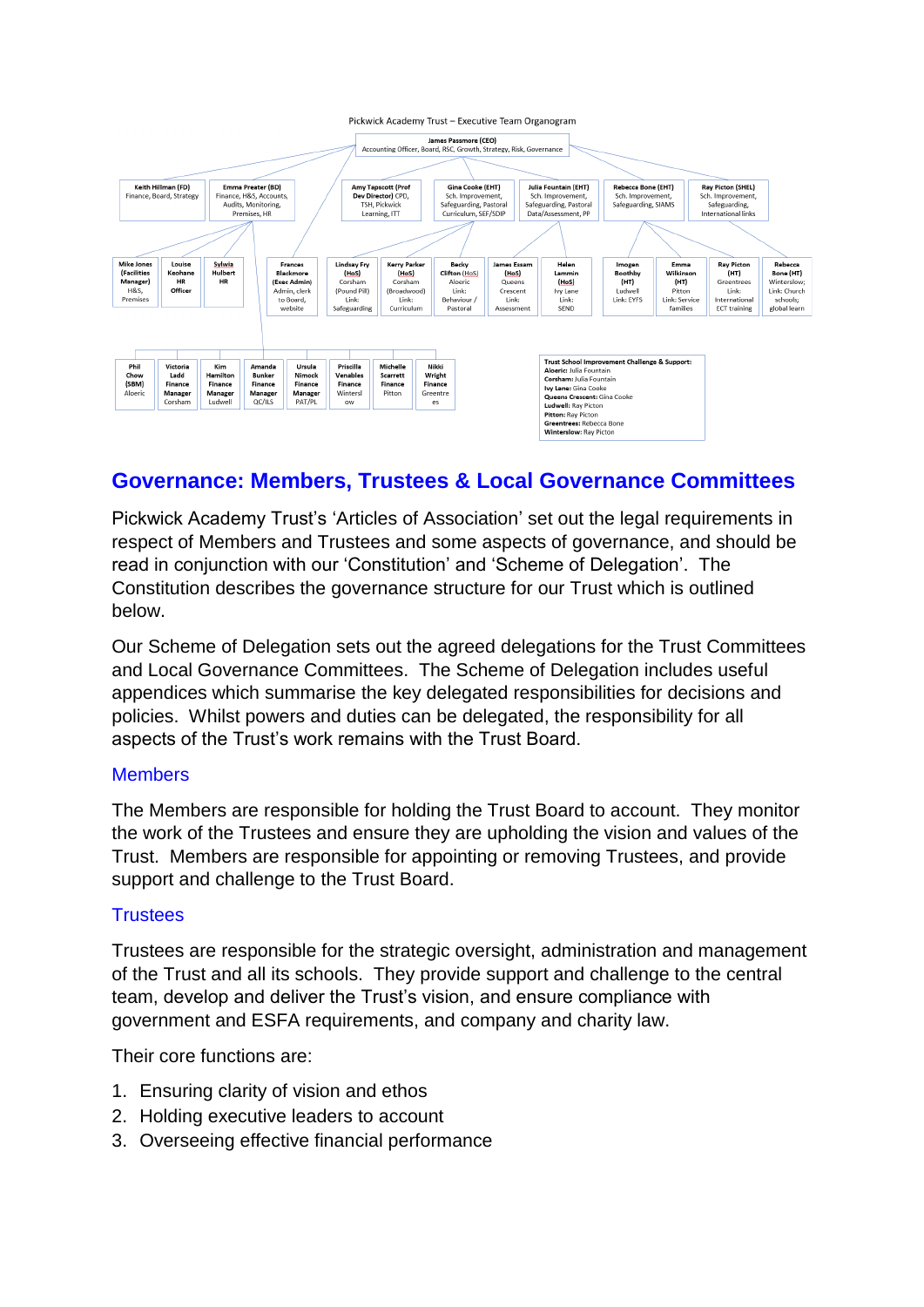The Chair of the Board is responsible for ensuring effective functioning of the Board and setting professional standards of governance and accountability.

Trustees develop and approve Trust-wide policies for all the schools, ensure local governance is strong and effective and have the power to intervene if necessary. They have legal obligations through the Articles of Association of the Trust, and also under company and charity law, as trustees, for the proper conduct of the business of the Trust.

The Trust Board must be made up of Trustees with a broad range of skills and experience, and should include backgrounds encompassing: Education; Finance; Governance; Strategic Management, Legal, Premises; Recruitment/HR, Marketing and experience of governing church schools.

Trustees are also required to state at each meeting any conflicts of interest in regards to Trust business. With the exception of the Chief Executive Officer who can be an employee and trustee, staff of Pickwick Academy Trust may not be trustees.

### Local Governance Committees

Our Local Governance Committees (LGCs) are committees of the Trust Board and are responsible for providing support and challenge to a specific school around vision, ethos, curriculum, standards, pupil experience and promoting the Christian distinctiveness of church schools. LGCs have the best interests of the school and the local community at their heart.

The core functions of a Local Governance Committee are:

- 1. Ensuring clarity of vision, ethos and strategic direction of the school
- 2. Holding the Head to account for the educational performance of the school and its pupils
- 3. Providing support to monitor school expenditure

Governors need to be aware of the progress the school is making through regular reviews and discussion. They also need to be aware of the challenges that the leadership is facing and of the measures being taken to meet these challenges. Support and challenge are crucial to identify and mitigate risks and also to enable the flow of reliable information and intelligence about the school's operation and performance within Pickwick Academy Trust.

The LGC is responsible for the well-being of the Headteacher / Head of School and should actively promote a sensible work life balance for the Head and throughout the school.

Responsibility for all aspects of financial management, planning and budget monitoring is held at Trust Board level and implemented by the central team and school leaders. The LGC will receive summarised annual budget plans and regular budget monitoring reports and will provide support to monitor school expenditure in accordance with appropriate authorisations.

The LGC and Headteacher/Head of School will advise the Trust Board and central team regarding staffing provision and will make recommendations for strategic